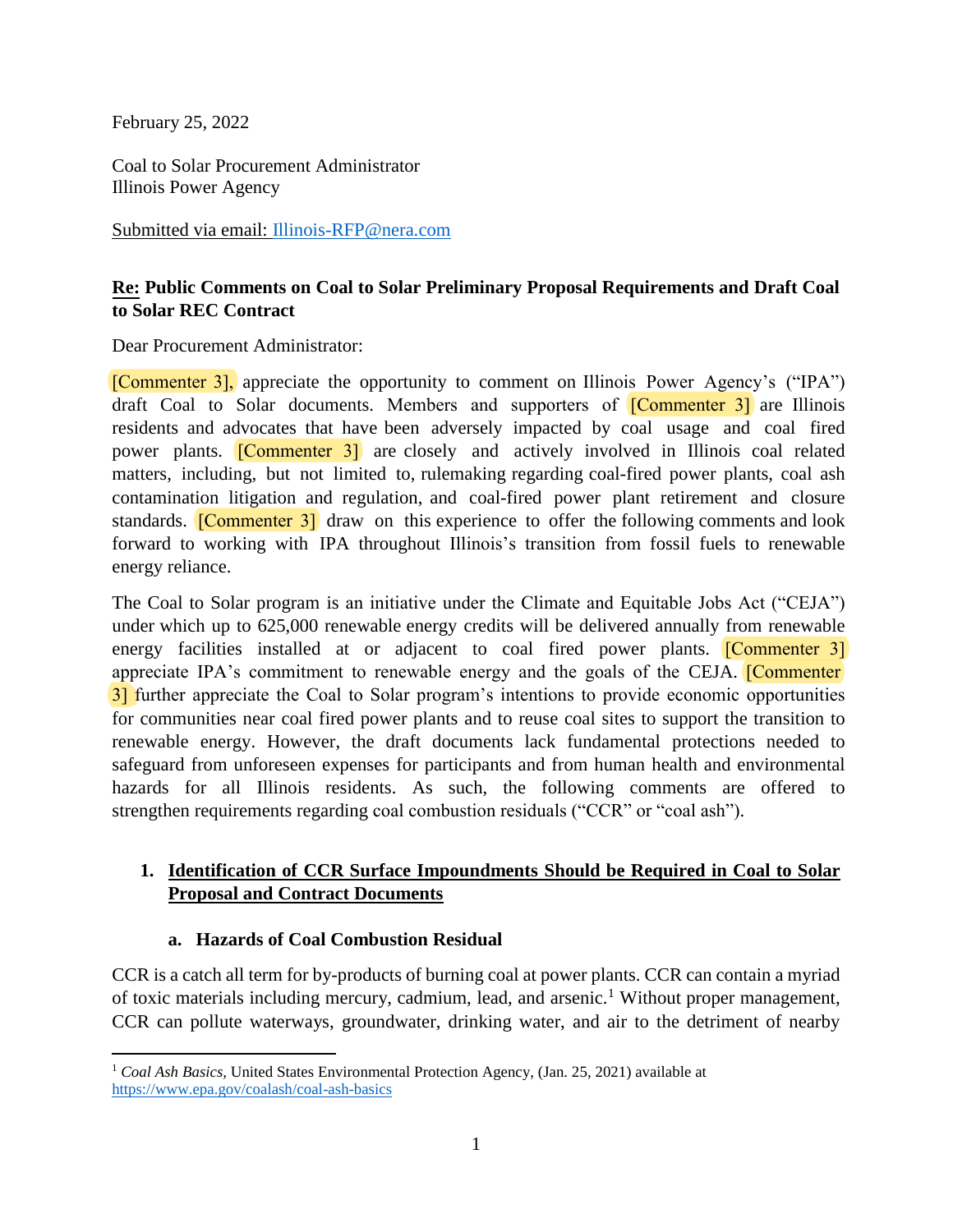communities. Short-term exposure to coal ash can result in dizziness, vomiting, and shortness of breath.<sup>2</sup> Long-term exposure can lead to asthma, respiratory disease, liver damage, kidney damage, cardiac arrhythmia, and several cancers.<sup>3</sup>

CCR is the second largest waste stream in the United States, second only to municipal garbage, with nearly 110-140 million tons of CCR generated by coal fired-power plants annually.<sup>4</sup> Consistent with the amount of waste, CCR pollution is also highly prevalent throughout the United States. In 2018, coal ash constituents like arsenic, chromium, and lead were present in groundwater above state and/or federal standards near 67 coal-fired power plants across 22 states.<sup>5</sup> Again in 2019, extensive groundwater pollution was recorded at or near coal-fired power plants.<sup>6</sup> In the 2019 study, of the 265 plants monitored, 242 showed concentrations of contaminants in groundwater above safe levels.<sup>7</sup> 91% of coal plants had unsafe levels of one or more coal ash constituents in groundwater, 52% had unsafe levels of arsenic, and 60% had an unsafe level of lithium.<sup>8</sup> A similar review of Illinois coal plant sites found, in 2018, that groundwater at nearly all (22 of 24) of the sites with groundwater monitoring had coal ash pollution above safe levels.<sup>9</sup>

### **b. Federal and State Regulation**

In 2015, after numerous catastrophic CCR releases, United States Environmental Protection Agency ("USEPA") regulated CCR in the Coal Combustion Residuals Rule ("federal CCR rule").<sup>10</sup> The federal CCR rule established minimum standards and set national criteria for existing and new CCR landfills and surface impoundments. Regulations include location restrictions, design requirements, operating requirements, and closure and post-closure requirements.<sup>11</sup> The federal CCR rule defines CCR surface impoundment as: "impoundments that are designated to hold an accumulation of CCR liquids, and that treat, store, or dispose of CCR."<sup>12</sup>

[https://earthjustice.org/news/press/2018/utilities-admit-coal-plants-in-22-states-are-violating-federal-and-state](https://earthjustice.org/news/press/2018/utilities-admit-coal-plants-in-22-states-are-violating-federal-and-state-pollution-standards-by-leaking-toxic-chemicals-into-groundwater)[pollution-standards-by-leaking-toxic-chemicals-into-groundwater](https://earthjustice.org/news/press/2018/utilities-admit-coal-plants-in-22-states-are-violating-federal-and-state-pollution-standards-by-leaking-toxic-chemicals-into-groundwater) 

<sup>2</sup> *Coal Ash is Hazardous. Coal Ash is Waste. But According to the EPA, Coal Ash is Not Hazardous Waste,*  Turrentine, J., Natural Resources Defense Council, (Sept. 6, 2019) available at: [https://www.nrdc.org/onearth/coal](https://www.nrdc.org/onearth/coal-ash-hazardous-coal-ash-waste-according-epa-coal-ash-not-hazardous-waste)[ash-hazardous-coal-ash-waste-according-epa-coal-ash-not-hazardous-waste](https://www.nrdc.org/onearth/coal-ash-hazardous-coal-ash-waste-according-epa-coal-ash-not-hazardous-waste)  3 *Id.* 

<sup>4</sup> *Coal Ash Basics,* United States Environmental Protection Agency, (Jan. 25, 2021) available at [https://www.epa.gov/coalash/coal-ash-basics;](https://www.epa.gov/coalash/coal-ash-basics) *Cleaning Up Coal Ash,* Appalachian Voices, (2021), available at [https://appvoices.org/coalash/.](https://appvoices.org/coalash/)

<sup>5</sup> *Utilities Admit Coal Plants in 22 States are Violating Federal and State Pollution Standards by Leaking Toxic Chemicals into Groundwater,* Earthjustice, (Dec. 19, 2018) available at:

<sup>&</sup>lt;sup>6</sup> Coal's Poisonous Legacy: Groundwater Contaminated by Coal Ash Across the U.S.. Environmental Integrity Project, (March 4, 2019) available at: https://www.eenews.net/assets/2019/03/04/document\_gw\_01.pdf 7 *Id.* 

<sup>8</sup> *Id.* 

<sup>9</sup> Prairie Rivers Network et al., *Cap and Run: Toxic Coal Ash Left Behind by Big Polluters Threatens Illinois Water*  at 3 (Nov. 2018) available at[: https://illinoiscoalash.files.wordpress.com/2018/12/ilcoalashreport\\_capandrun.pdf.](https://illinoiscoalash.files.wordpress.com/2018/12/ilcoalashreport_capandrun.pdf) <sup>10</sup> U.S. EPA, Hazardous and Solid Waste Management System; Disposal of Coal Combustion

Residuals From Electric Utilities, 80 Fed. Reg. 21,302 (Apr. 17, 2015).

 $11$  *Id.* 

<sup>&</sup>lt;sup>12</sup> *Frequent Questions about Definitions and Implementing the Final Rule Regulating the Disposal of Coal Combustion Residuals (CCR)*, United States Environmental Protection Agency, (Sept. 21, 2021) available at: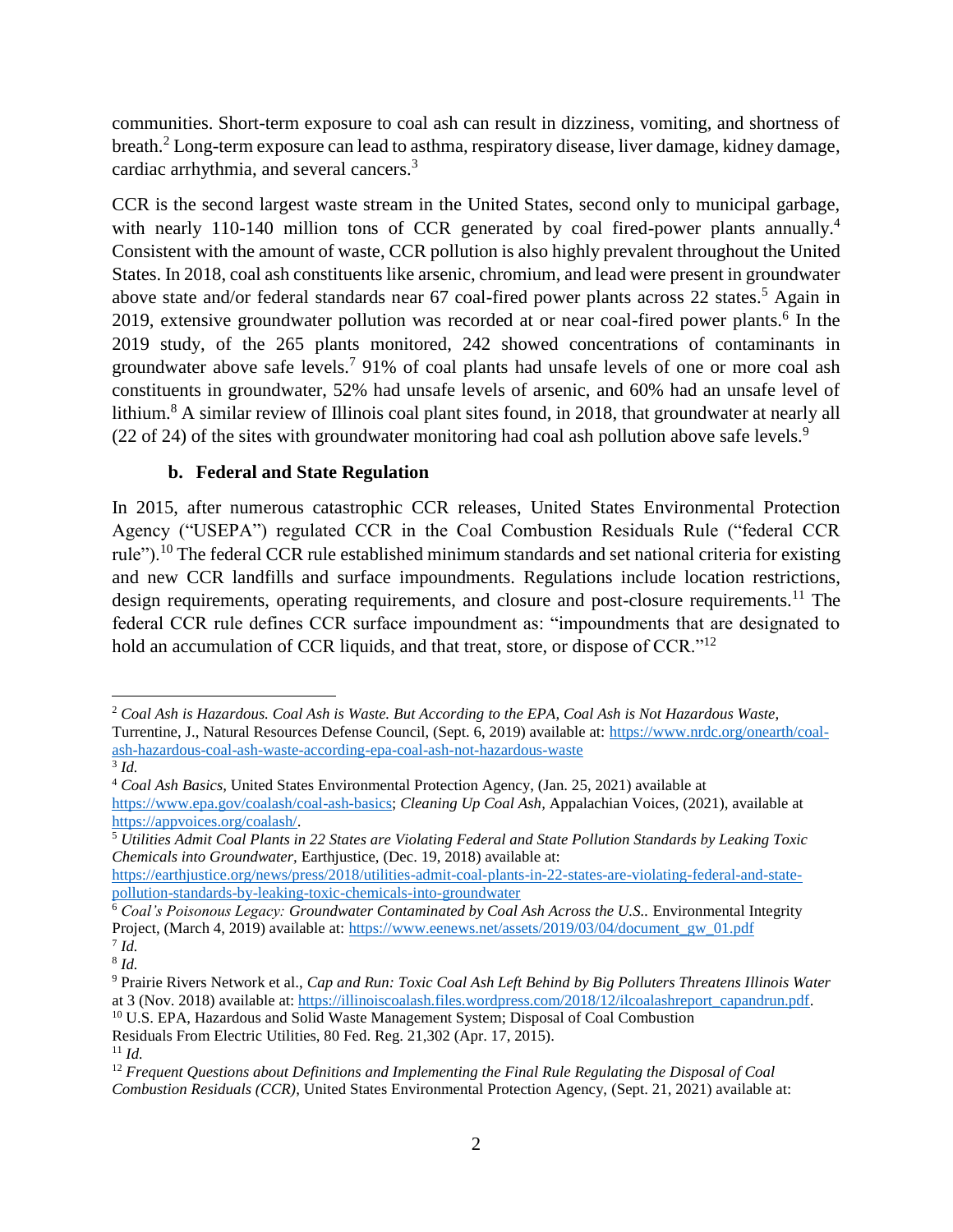In 2019, The Illinois General Assembly passed the Coal Ash Pollution Prevention Act ("CAPPA") to promote, in part, "the responsible disposal and storage of coal combustion residuals, so as to protect public health and to prevent pollution of the environment of this state."<sup>13</sup> In response, Illinois Pollution Control Board ("IPCB") adopted 35 Ill. Adm. Code 845 ("Part 845") which promulgated rules regarding the design, construction, operation, corrective action, closure, and post-closure care of CCR surface impoundments at coal-fired power plants.<sup>14</sup> Part 845 defines CCR surface impoundment as "a natural topographic depression, man-made excavation, or diked area, which is designed to hold an accumulation of CCR and liquids, and the surface impoundment treats, stores, or disposes of CCR." Illinois EPA recognizes seventy-two CCR surface impoundments subject to Part 845 located on Illinois coal-fired power plants.<sup>1516</sup>

Under Part 845, coal-fired power plants must submit CCR surface impoundment closure plans to Illinois EPA for approval. Closure of CCR surface impoundments can include activities such as excavation of the coal ash, or construction of CCR-specific landfills. All of these actions require the use of trucks and heavy machinery. Illinois EPA's review of closure plans for surface impoundments on numerous coal-fired power plants<sup>17</sup> in the state is currently ongoing, and, once the sites obtain approved closure plans, closure will take years to complete.<sup>18</sup>

Following Part 845's passage, several industry participants also filed Adjusted Standards petitions. At the time of writing, there are numerous administrative proceedings before the IPCB regarding these petitions to be determined on a case-by-case basis.<sup>19</sup> Decisions regarding the Adjusted Standards petitions are not expected to be issued prior to May 1, 2022.

#### **c. Discussion and Recommendations**

As detailed above, CCR surface impoundments are already regulated by Illinois and Federal legislation and thus are inappropriate for solar or energy storage technology placement. Required closure activities, post closure maintenance for impoundments that are closed in place, and any corrective action of CCR surface impoundments under Part 845 would most likely require the disruption of land and roadway access of trucks and large machinery. For example, during closure by removal, construction and heavy equipment will need access to the site and the ability to move about while excavating and transporting CCR. Further, corrective action, if necessary, could

[https://www.epa.gov/coalash/frequent-questions-about-definitions-and-implementing-final-rule-regulating-disposal](https://www.epa.gov/coalash/frequent-questions-about-definitions-and-implementing-final-rule-regulating-disposal-coal#:~:text=CCR%20surface%20impoundments%20are%20defined,does%20not%20meet%20this%20definition)[coal#:~:text=CCR%20surface%20impoundments%20are%20defined,does%20not%20meet%20this%20definition.](https://www.epa.gov/coalash/frequent-questions-about-definitions-and-implementing-final-rule-regulating-disposal-coal#:~:text=CCR%20surface%20impoundments%20are%20defined,does%20not%20meet%20this%20definition)

<sup>13</sup> 415 Ill. Comp. Stat. Ann. 5/22.59(a).

<sup>14</sup> 35 Ill. Adm. Code 845.

<sup>&</sup>lt;sup>15</sup> Map of IEPA identified surface impoundments available here: [https://illinois-](https://illinois-epa.maps.arcgis.com/apps/webappviewer/index.html?id=558102bb7b304d20907d3420ddcdf9eb)

[epa.maps.arcgis.com/apps/webappviewer/index.html?id=558102bb7b304d20907d3420ddcdf9eb](https://illinois-epa.maps.arcgis.com/apps/webappviewer/index.html?id=558102bb7b304d20907d3420ddcdf9eb) 

<sup>&</sup>lt;sup>16</sup>Surface impoundments may be active or inactive and still subject to regulations. Further, some retired coal sites will contain active surface impoundments used for activities such as drainage stormwater collection even after plant retirement.

<sup>17</sup> *Coal Combustion Residual Surface Impoundments*, Illinois Environmental Protection Agency, (2022) available at: [https://www2.illinois.gov/epa/topics/water-quality/watershed-management/ccr-surface](https://www2.illinois.gov/epa/topics/water-quality/watershed-management/ccr-surface-impoundments/Pages/default.aspx)[impoundments/Pages/default.aspx](https://www2.illinois.gov/epa/topics/water-quality/watershed-management/ccr-surface-impoundments/Pages/default.aspx) 

<sup>18</sup> *See*, *e*.*g*., [https://www.duke-energy.com/our-company/about-us/power-plants/ash-management/our-progress.](https://www.duke-energy.com/our-company/about-us/power-plants/ash-management/our-progress)

<sup>&</sup>lt;sup>19</sup> Open Adjusted Standards dockets available for reference here: https://pcb.illinois.gov/ClerksOffice/SearchCases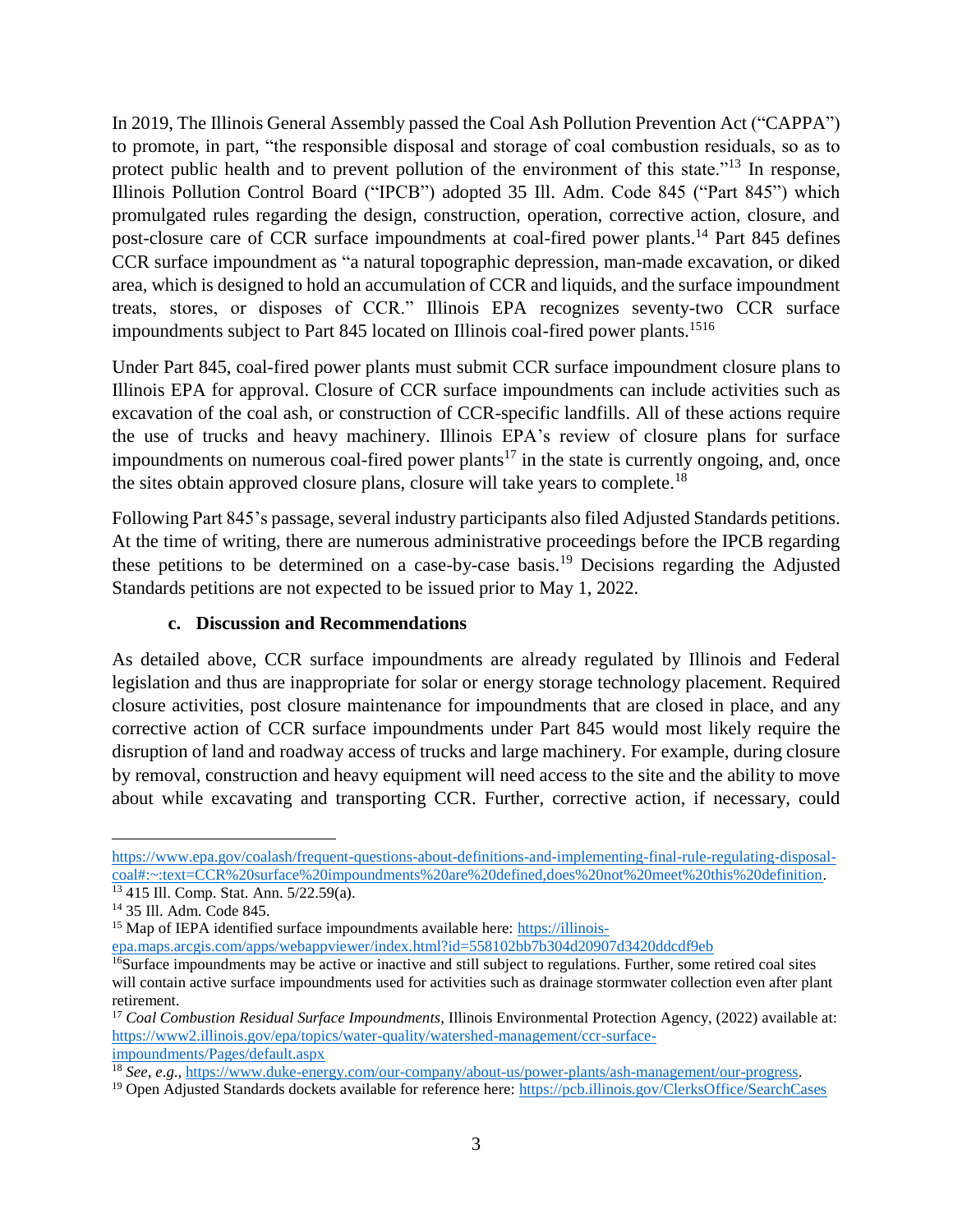include the construction of a slurry wall, monitoring well, lining, or other constructed barrier which would require disruption of the surface for installation. Such activities would almost certainly require disassembly or removal of all or a portion of solar technology installed upon or too close to a CCR surface impoundment. Such disassembly or removal would lead to extensive costs to the Owner and an indefinite disruption in energy generation until reinstallation. Given these harsh consequences, **[Commenter 3]** urge IPA to consider all activities required for compliance with Part 845 within the draft documents.

Many closure and maintenance activities will also include disruption of land *surrounding* theCCR surface impoundment.<sup>20</sup> That is, the physical space needed to conduct activities will extend beyond the confines of the surface impoundment. As such, **[Commenter 3]** request IPA require identification of any necessary barrier or "buffer zone" surrounding a surface impoundment needed to preserve the integrity of corrective, closure or post-closure equipment, activities, and environmental safeguards. To the extent this buffer zone is unknown at the time of procurement, the Owner, IPA, and Illinois EPA should work in concert to develop and enforce appropriate site-specific buffer zones to maintain the integrity of any closure and post-closure maintenance as required under Part 845.

As noted above, Illinois EPA's review of CCR surface impoundment closure plans at several Illinois coal-fired power plants is ongoing, as are proceeding to determine the applicability of various components of the coal ash regulations – including closure requirements – at several coal plant sites. Decisions from these ongoing proceedings are not expected to be issued before first procurement in the Coal to Solar program on May 1, 2022. This means that site-specific closure and corrective action details are unknown and will most likely be unknown at the time of proposal submission. As such, without identification of any subject surface impoundments, coal-fired power plant Owners cannot satisfy Section 8.1(l) of the proposed contract as ongoing administrative proceedings may materially adversely impact the owner's ability to perform its obligations.

It would be impossible for the Owner to demonstrate "authority" to install and/or operate the required equipment, and that doing so does not "conflict with applicable law," as required under Section 8.1 of the draft contract unless they provide maps that clearly indicate any CCR surface impoundments and appropriate space –not on or within buffer zones for those impoundments– for solar and energy technology. As such, [Commenter 3] propose the IPA include clear identification of all CCR surface impoundments subject to Part 845 requirements on or adjacent to the proposal site within the maps required under the Proposal Requirements. Further, IPA should require the Owner to work in concert with Illinois EPA to ascertain an appropriate barrier or "buffer zone" needed to maintain the integrity of environmental control equipment, maintenance, closure, post-closure and corrective action activities and appropriately identify such buffer zone on proposal maps. Such requirements will protect both the Coal to Solar participants from unexpected costs or prolonged disruptions in energy generation and Illinois residents from CCR hazards.

<sup>20</sup> i.e. roadway construction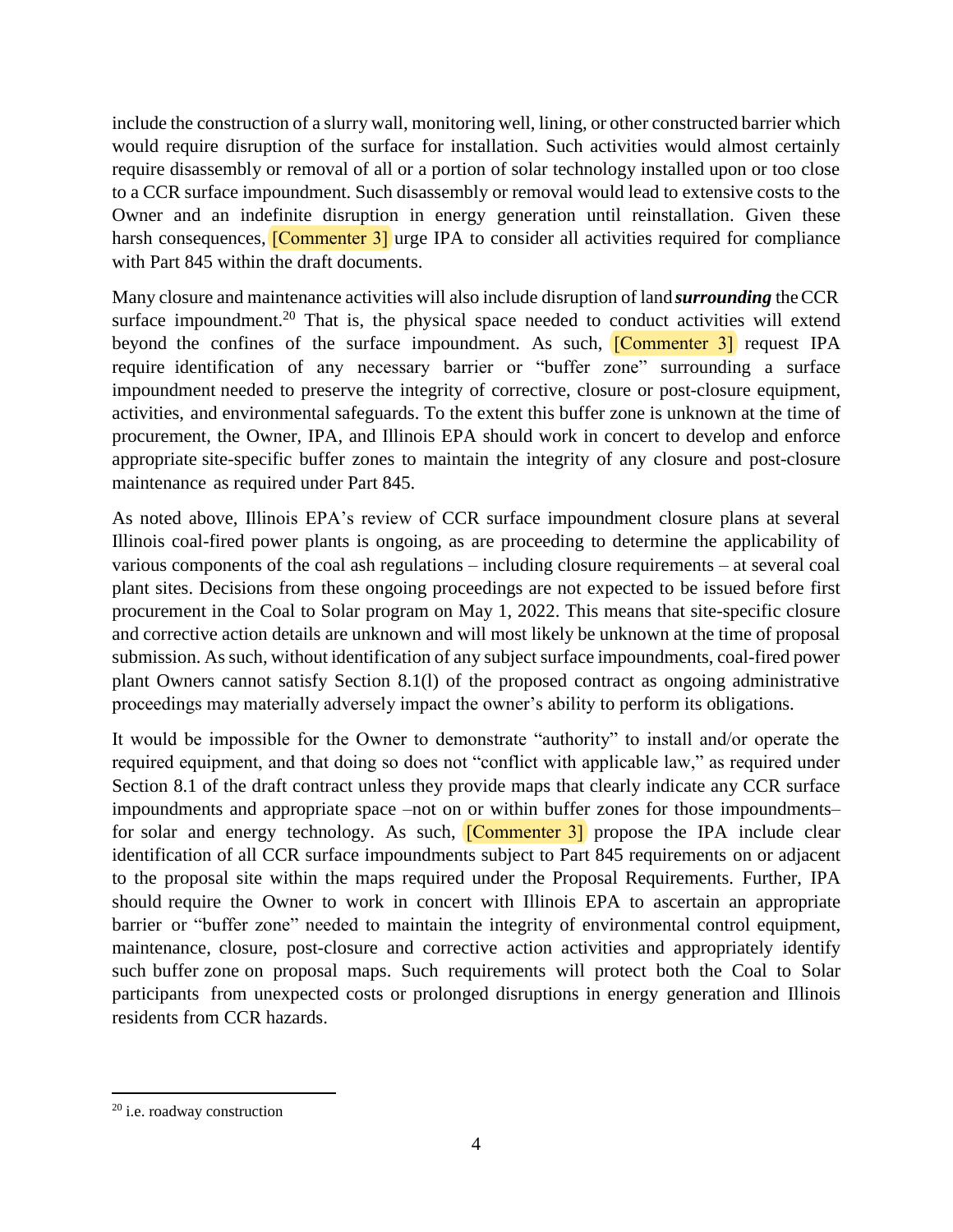Due to the extensive work requirements under Part 845 and uncertainty with site-specific closure and maintenance plans, **[Commenter 3]** recommend including a surface impoundment identification requirement, acknowledgement of regulations applicable to the proposal site, and certification of compliance with Part 845 and all agreements under such. **[Commenter 3]** respectfully offer specific recommendations to the language of the draft Coal to Solar documents below.

## **2. Disclosure of Information Regarding Coal Combustion Residual Fill Should be Included in Coal to Solar Proposal and Contract Documents**

There is a pending administrative proceeding before the IPCB to regulate unconsolidated CCR fill at Illinois coal-fired power plants. During the public comment period for Part 845, [Commenter 3] and other stakeholders raised concerns regarding the lack of regulations for unconsolidated CCR fill located on coal fired power plants. In response, the IPCB opened a subdocket to address four issues<sup>21</sup> including temporary CCR storage piles and CCR fill.<sup>22</sup> Numerous public comments detailed the importance of and recommendations for CCR fill regulation similar to Part 845. The initial comment period for the sub-docket closed in 2021 and rulemaking is pending before the IPCB.

The IPCB sub-docket may materially adversely affect the owner's ability to perform its obligations under Coal to Solar contracts. For example, should the IPCB find that a specific participant site's coal ash fill is causing pollution and thus needs to be removed, but solar technology is placed atop or near the fill, the participant may be required to remove the technology to comply with IPCB rules. Like the activities discussed in **[Commenter**] 3]'s Comment One above, removal of fill can include actions that require disruption of the surface and the use of trucks or other large machinery. It may not be possible, and certainly would not be easy, to complete the required actions if the owner of the site must navigate between expensive and fragile equipment like solar panels. Should such a scenario arise, the participant would be unable to perform its Coal to Solar obligations without extensive costs or prolonged disruption. Thus, without a fill identification requirement within proposal, owners would not be able to comply with Section 8.1(1)  $^{23}$  of the proposed contract as a pending administrative action may materially adversely affect the owner's ability to perform its obligations.

<https://pcb.illinois.gov/Cases/GetCaseDetailsById?caseId=16975>

<sup>&</sup>lt;sup>21</sup> The IPCB solicited comments on: (1) information on historic, unconsolidated coal ash fills in the state, including their location, the number of such sites, and environmental impacts of the fill; (2) the use of temporary storage piles of coal ash, including appropriate time and volume limits of such piles; (3) fugitive dust monitoring plans for areas surrounding coal ash surface impoundments, including logistical information such as appropriate technology and cost of monitoring; and (4) the use of environmental justice screening tools.

<sup>22</sup> *In the Matter of: Standards for the Disposal of Coal Combustion Residuals in Surface Impoundments: Proposed new 35 Ill. Adm. Code 845 (Sub Docket A)*, available at:

 $23$  "To its knowledge there is no pending or threatened litigation, arbitration or administrative proceeding before any Governmental Authority or any arbitrator that is likely to materially adversely affect the ability of either Party to perform its obligations hereunder"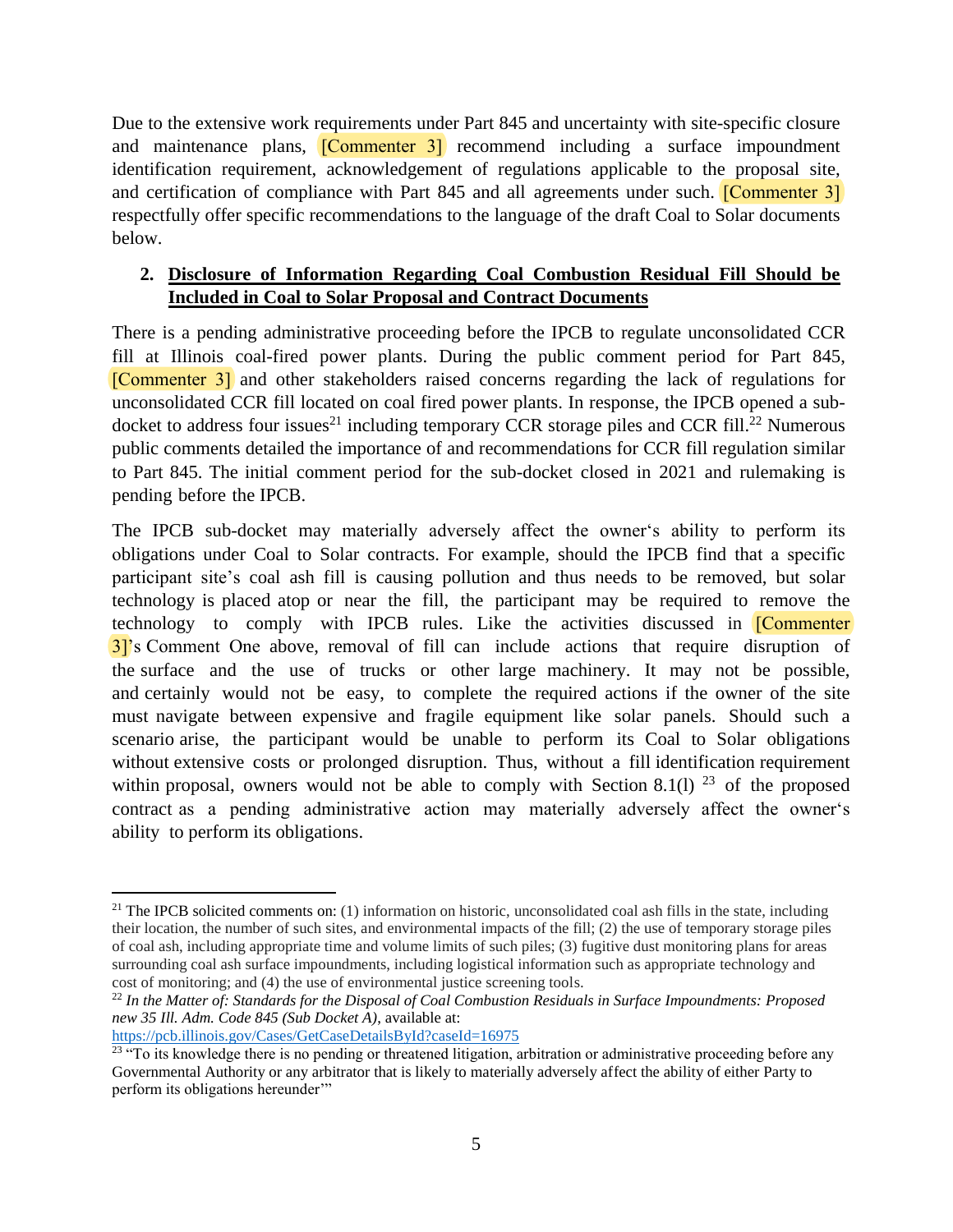Even without the IPCB sub-docket, CCR fill should be contemplated in the implementation of Coal to Solar and accounted for in proposal requirements and contracts.<sup>24</sup> CCR fill is known to cause significant environmental and public health impacts.<sup>25</sup> Rainwater seeps through CCR fill, collecting toxins as it percolates down to the ground and into the water table. There is extensive evidence showing that historic CCR fill is a source of groundwater pollution and that CCR fill is present in coal-fired power plants in Illinois. In *Sierra Club, et al., v. Midwest Generation,* LLC, the IPCB found historic coal ash fill caused years' worth of groundwater pollution at four coal fired power plants<sup>26</sup> across Illinois, many of which may be considering participation in the Coal to Solar program.<sup>27</sup> Further, during promulgation of the federal CCR rule, USEPA compiled a compendium of damages cases where CCR negatively impacted the environment, many of which involved Illinois sites with extensive CCR fill.<sup>28</sup>

Allowing for technology to be installed on CCR fill areas would make it impossible to address ash fill in the future without extensive costs related to removal of solar technology and prolonged energy disruption. Essentially, without IPA placing the proper safeguards, it is possible that CCR fill located under solar technology would perpetually pollute the area to the detriment of surrounding residents and the environment unless great expense were taken to remove it.

Due to the pending administrative proceeding, uncertainty regarding regulation, and the potential significant impacts of CCR fill, **[Commenter 3]** respectfully request IPA require identification of any known CCR fill accumulations within Coal to Solar proposals or contracts and discourage against placement of solar technology on such areas.

# **3. The Highest Level of Transparency Available is Crucial to Implementation of Coal to Solar**

At its core, CEJA seeks to bolster transparency and foster informed public participation in all aspects of energy generation and distribution.<sup>29</sup> Rightly so, as increased public participation has been shown to produce more equitable, sustainable, and accountable systems.<sup>30</sup> However, **[Commenter 3]** are concerned that, given the lack of public participation opportunities and

public-participation-shapes-environmental-decision-making.pdf

<sup>&</sup>lt;sup>24</sup> Many coal-fired power plant owners are aware of areas of unconsolidated CCR fill on their sites.

<sup>25</sup> *In Illinois, the risk of coal ash contamination rises with floodwaters,* Lydersen, K., Energy News Network, (April 12, 2019, (available a[t https://energynews.us/2019/04/12/in-illinois-the-risk-of-coal-ash-contamination-rises-with](https://energynews.us/2019/04/12/in-illinois-the-risk-of-coal-ash-contamination-rises-with-floodwaters/)[floodwaters/\)](https://energynews.us/2019/04/12/in-illinois-the-risk-of-coal-ash-contamination-rises-with-floodwaters/)

 $\frac{26}{10}$  Joliet 29 Generating Station in Joliet, Illinois; Powerton Generating Station in Pekin, Illinois; Will County Generation Station in Romeoville, Illinois; and Waukegan Generating Station in Waukegan, Illinois.

<sup>27</sup> *Sierra Club, et al., v. Midwest Generation, LLC,* PCB No. 13-15, Interim Order (June 20, 2019).

<sup>&</sup>lt;sup>28</sup> Hennepin Power Station in Hennepin, Illinois; Ameren Coffeen/White and Brewer Trucking in Coffeen, Illinois; and Southern Illinois Power Cooperative Marion Plant in Marion, Illinois.

<sup>29</sup> *Gov. Pritzker Signs Transformative Legislation Enabling Illinois as a National Leader on Climate Action,* State of Illinois (Sept. 15, 2021) available at: https://www.illinois.gov/news/press-release.23893.html

<sup>&</sup>lt;sup>30</sup> Making Space: How Public Participation Shapers Environmental Decision-making, Berr, L., et al., Stokholm Environment Institute, (Jan. 2019), available at: https://www.sei.org/wp-content/uploads/2019/01/making-space-how-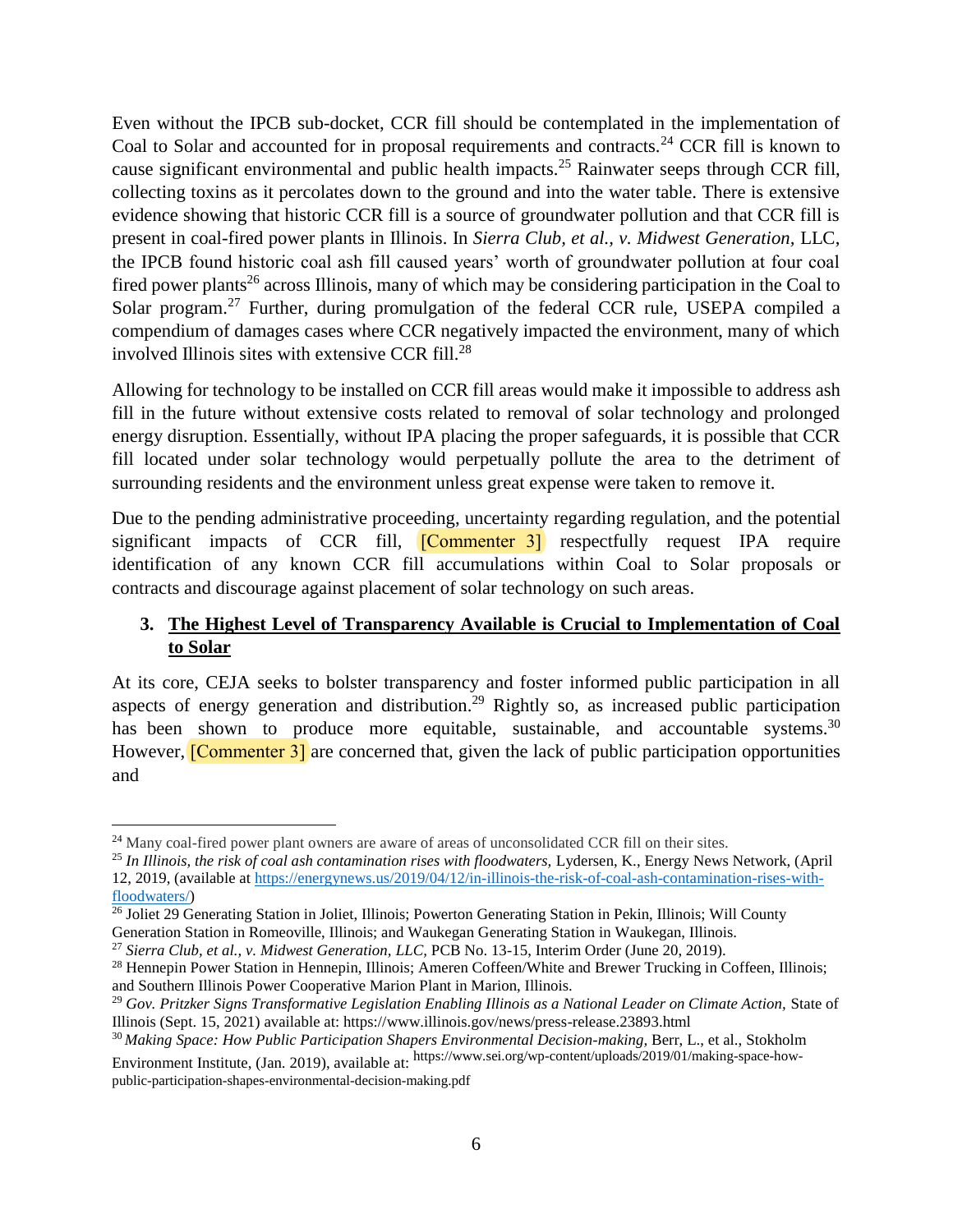confidentiality language in the draft contract, the requisite level of transparency will not be afforded to the public under Coal to Solar.

CEJA repeatedly speaks directly to the need for transparency to promote ethical public utility behavior. For example, CEJA amended the Illinois Power Agency Act to include a provision addressing public utility ethics, "it is the policy of this State that, . . . public utilities must adhere to the highest standards of ethical conduct."<sup>31</sup> In order to ensure such standards, "[i]t is also necessary to provide increased transparency to ensure ethical public utility conduct."<sup>32</sup> In fact, CEJA found that some of the current public utility public participation processes are deficient and seeks to correct that, "Illinois utilities' current processes for planning their distribution system should be made more accessible and transparent to individuals and communities, and that more inclusive and accessible distribution system planning processes would be in the interest of all Illinois residents."<sup>33</sup> CEJA even expresses concerns of issues that may, or already do, arise without appropriate transparency. "The General Assembly is concerned that, in the absence of a transparent, meaningful distribution system planning process, utility investments may not always serve customers' best interests, appropriately promote the expansion of clean distributed energy resources, and advance equity and environmental justice."<sup>34</sup> Clearly, CEJA intends to hold public utilities to a high standard of transparency and Coal to Solar should offer no exception to that standard.

One of CEJA's fundamental goals promoting a "just transition" for communities located near fossil fuel sites during Illinois's shift to renewable energy reliance. "[A]s part of putting Illinois on a path to 100% renewable energy, the State of Illinois should ensure a just transition to that goal."<sup>35</sup> Ensuring a just transition under CEJA includes "providing support for the transition of Illinois communities and workers impacted by closures or reduced use of fossil fuel power plants . . . by allocating new economic development resources for business tax incentives, workforce training, site clean-up and reuse, and local tax revenue replacement."<sup>36</sup> [Commenter 3] believe none of these ideals are realized without public participation and transparency. Transparency and public participation foster a just transition by keeping communities apprised of energy-specific economic and environmental developments. A well-informed and engaged public is more likely to trust and take advantage of the many economic benefits under CEJA, including Coal to Solar employment opportunities.<sup>37</sup> It also allows the public to share input on the economic and environmental direction their community is moving. Communities near coal fired-power plants have long felt the environmental burden of coal energy generation including increased water and air pollution and share great interest in the safe and efficient transition to renewable energy. As such, without

<sup>31</sup> 220 ILCS 5/4 - 604.

<sup>32</sup> *Id*.

<sup>33</sup> 220 ILCS 5/6-105.17*.*

<sup>34</sup> *Id*.

<sup>35</sup> P.A. 102-0662 Section 10-5

<sup>36</sup>*Id.* 

<sup>&</sup>lt;sup>37</sup> Making Space: How Public Participation Shapers Environmental Decision-making, Berr, L., et al., Stokholm Environment Institute, (Jan. 2019), available at: https://www.sei.org/wp-content/uploads/2019/01/making-space-howpublic-participation-shapes-environmental-decision-making.pdf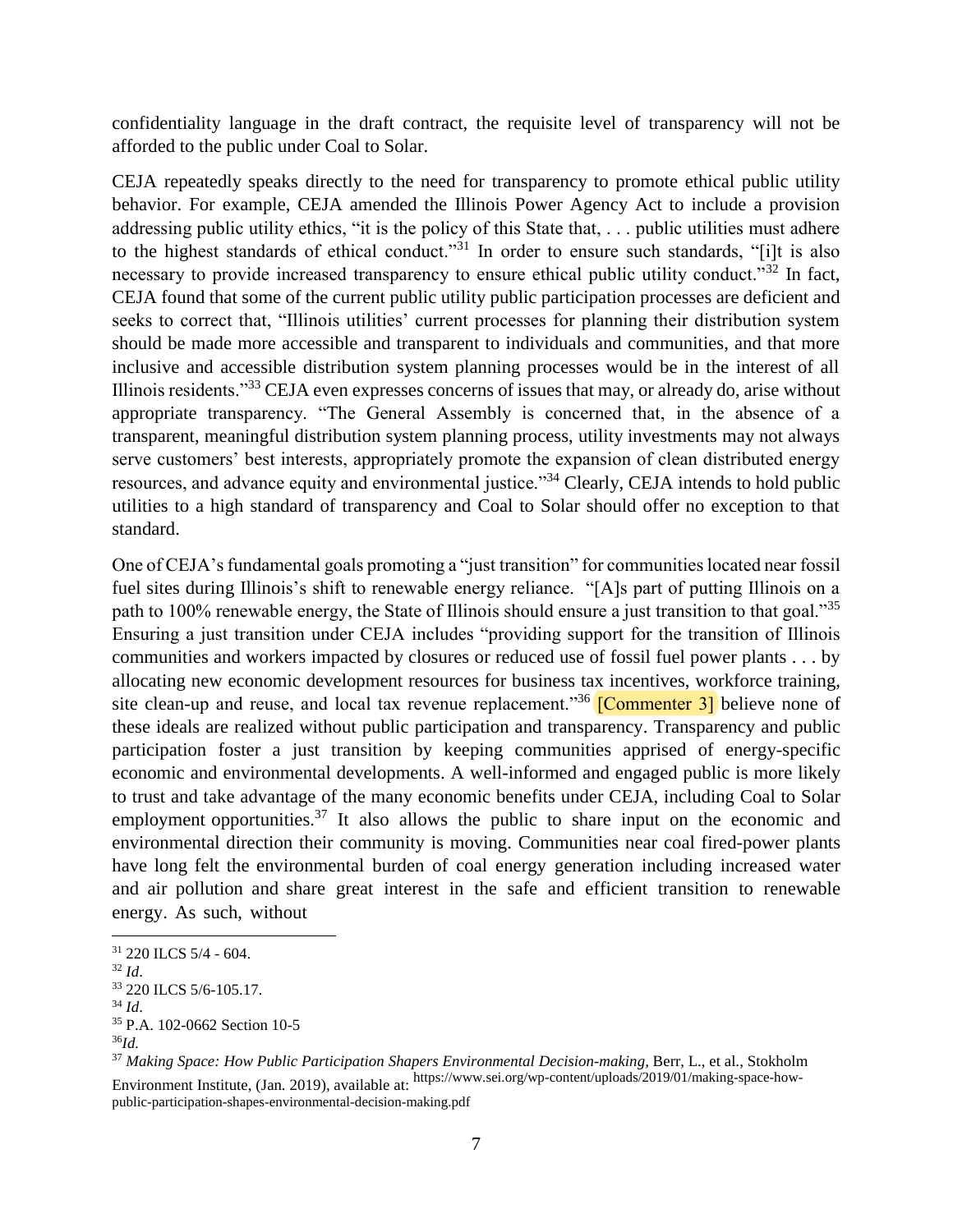promotion of public participation and the highest level of transparency available in all CEJA programs, there is no just transition as required under CEJA.

Even before CEJA, the IPA exhibited commitments to transparency safeguards to provide protection and accountability during government energy procurement. IPA should remain unwavering on this commitment under Coal to Solar. The Illinois Power Agency Act as restated in CEJA states "[t]he General Assembly enacted Public Act 96-0795 to reform the State's purchasing processes, recognizing that government procurement is susceptible to abuse if structural and procedural safeguards are not in place to ensure independence, insulation, oversight, and transparency."<sup>38</sup> The IPA should ensure the proper structural and procedural safeguards in Coal to Solar as they would in any other governmental procurement by providing the public with as much information as possible during procurement, proposal acceptance, installation or construction, and maintenance.

Given the above information, particularly the hazards posed by CCR pollution and CEJA's emphasis on transparency and public involvement, **[Commenter 3]** respectfully request that IPA afford the public the highest level of transparency possible through the implementation of Coal to Solar, including during procurement events, project approval, construction, and maintenance of the solar technology.  $[Commenter 3]$  look forward to reviewing the progress of Coal to Solar and participating in robust public engagement opportunities.

[Commenter 3] offer the following recommendations to the Draft Proposal Requirements to place sufficient safeguards against CCR related issues and promote transparency:

# *Coal Facility information:*

- *Provide name and address of coal electric generating facility ("Coal Facility")*

*A Coal Facility presented as part of a Proposal in the first procurement event must be located in the state of Illinois and south of federal interstate Highway 80. A Coal Facility presented as part of a Proposal in the second procurement event may be located anywhere in the state of Illinois*

- *State whether the Coal Facility is retired or is currently operating*
- *If Coal Facility is retired:*
	- o *Provide date of retirement*
	- o *Provide documentation that electric generating facility burned coal as its primary fuel source as of January 1, 2016*
	- o *State generating capacity of Coal Facility prior to retirement*
	- o *Identify any areas of known accumulations of Coal Combustion Residual fill or unconsolidated Coal Combustion Residuals*

<sup>38</sup> 20 ILCS 3855/1-5.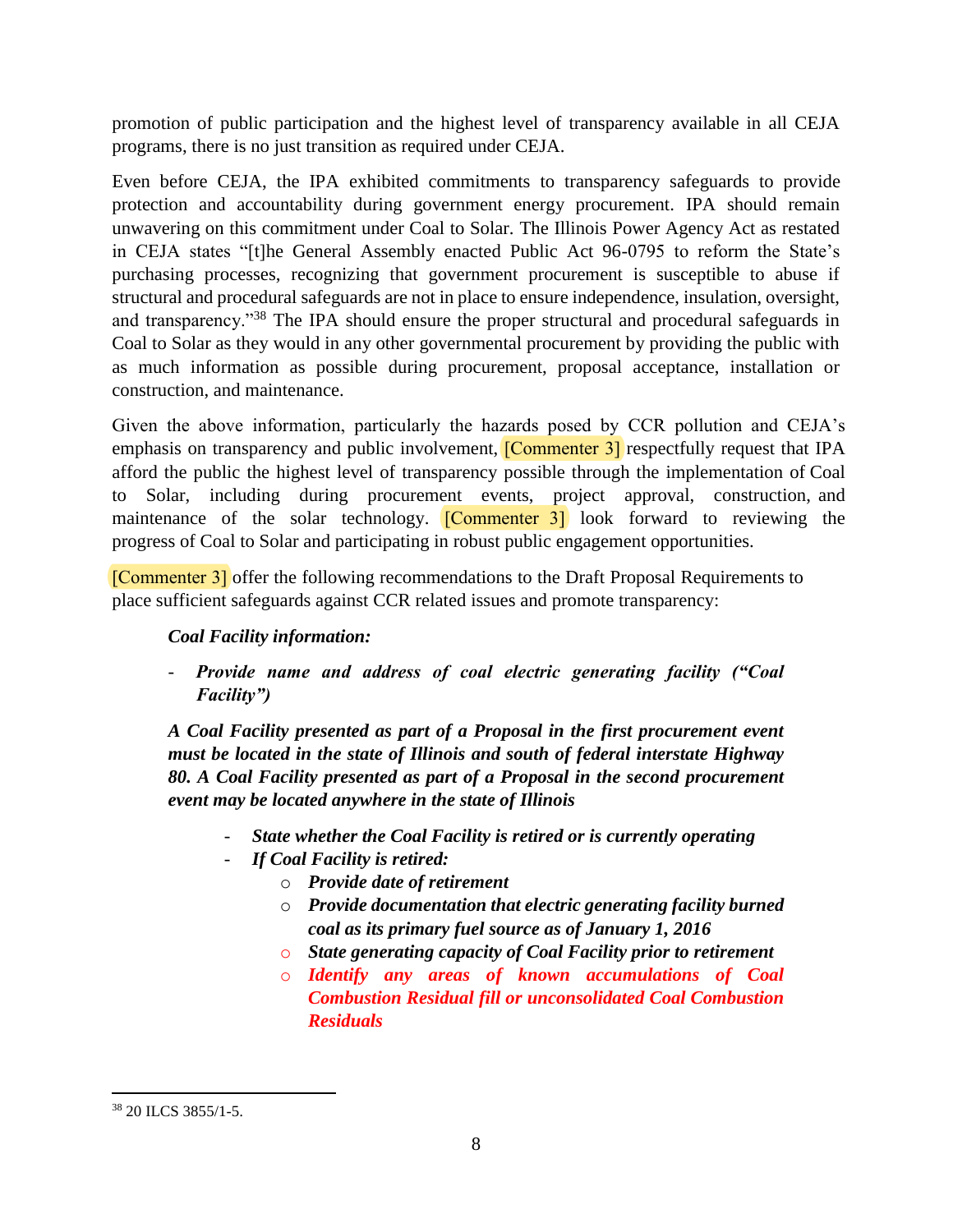- o *Identify any CCR Surface Impoundments subject to Ill Adm. Code 845 or that are the subject of any adjusted standard proceeding that are located on or adjacent to the Coal Facility*
- o *Provide any documentation regarding approved closure plans or closure plans that are pending approval for any active or inactive CCR Surface Impoundments subject to Ill. Adm. Code 845.*
- *If Coal Facility is operating:*
	- o *Provide documentation that electric generating facility burned coal as its primary fuel source as of January 1, 2016*
	- o *State generating capacity of Coal Facility in MW*
	- o *Identify any areas of known accumulations of Coal Combustion Residual fill or unconsolidated Coal Combustion Residuals*
	- o *Identify any CCR Surface Impoundments subject to Ill Adm. Code 845 or that are the subject of any adjusted standard proceeding that are located on or adjacent to the Coal Facility*
	- o *Provide any documentation regarding approved closure plans or closure plans pending approval for active or inactive CCR Surface Impoundments subject to Ill. Adm. Code 845.*

#### *Site Information*

- *The "Site" consists of the largest parcel of continuous land owned by the Owner and where the Coal Facility is located. Provide a map and a description of the Site*
- *Each map shall include at a minimum*
	- o *Clear identification of any active or inactive CCR surface impoundment subject to Part 845;*
	- o *Clear identification of any Coal Combustion Residuals landfill or pond;*
	- o *Clear identification of any known areas of unconsolidated Coal Combustion Residuals or Coal Combustion Residuals fill; and*
	- o *Clear identification of any "buffer zone" needed to complete closure of any CCR surface impoundment or for post-closure equipment and maintenance.*
- *Provide documentation that Owner controls the Site. For example, records that Owner pays property taxes for the Site may be provided.*

#### *Certifications by Owner*

**Owner shall provide certification approved by Illinois EPA that all** *information regarding the Coal Facility is accurate and in compliance*